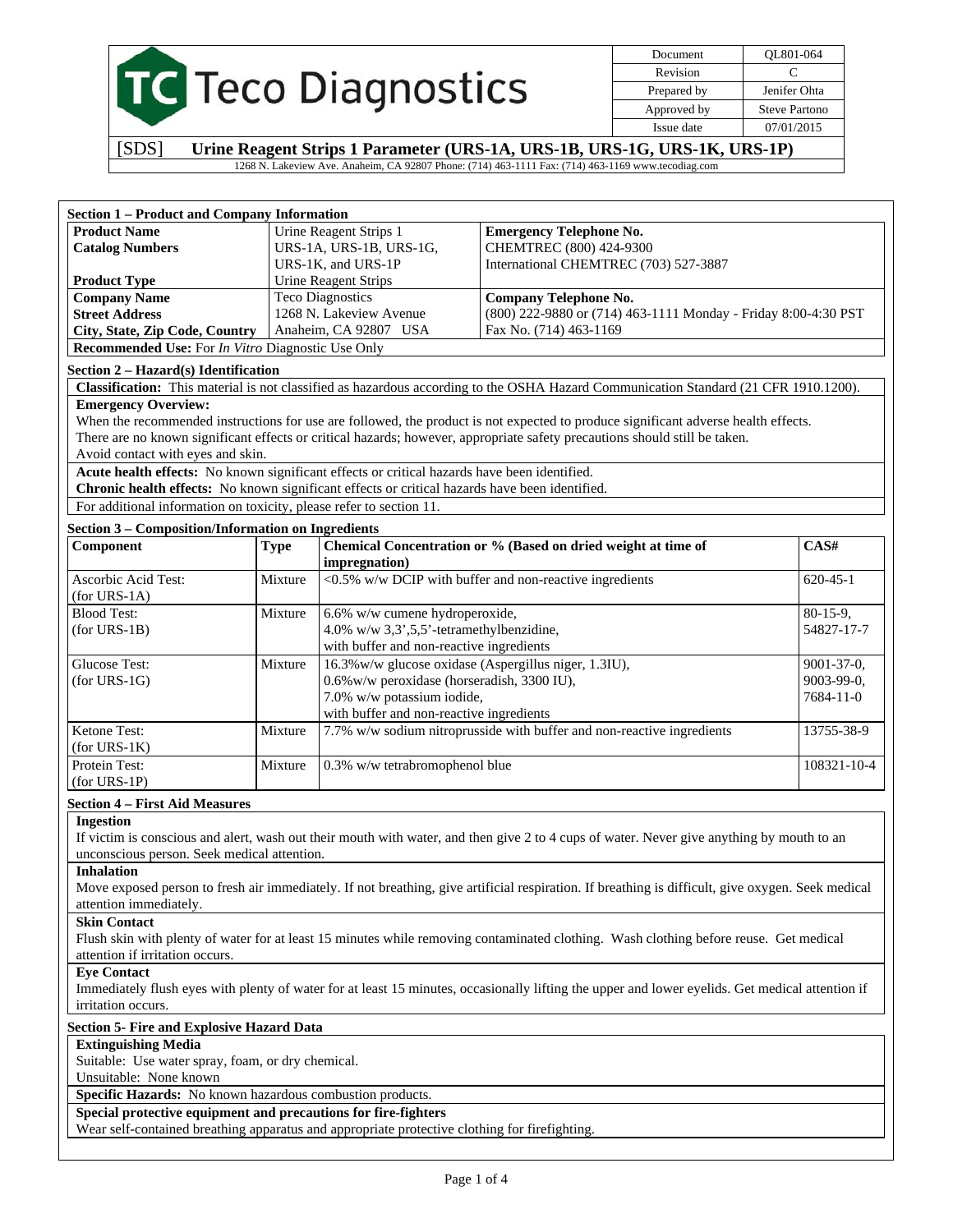|                         | Document    | OL801-064            |
|-------------------------|-------------|----------------------|
|                         | Revision    |                      |
| <b>Teco Diagnostics</b> | Prepared by | Jenifer Ohta         |
|                         | Approved by | <b>Steve Partono</b> |
|                         | Issue date  | 07/01/2015           |

[SDS] **Urine Reagent Strips 1 Parameter (URS-1A, URS-1B, URS-1G, URS-1K, URS-1P)**

1268 N. Lakeview Ave. Anaheim, CA 92807 Phone: (714) 463-1111 Fax: (714) 463-1169 www.tecodiag.com

#### **Section 6 – Accidental Release Measures**

#### **Personal precautions, protective equipment and emergency procedures**

Wear proper personal protective equipment (PPE) as indicated in section 8. Exercise appropriate precautions to avoid contact with skin or eyes and prevent inhalation.

### **Methods and materials for containment and cleaning up**

Vacuum or sweep material and place into a suitable waste container. Dispose of in accordance with federal, state, and local regulations.

#### **Section 7 – Handling and Storage**

## **Handling**

Wear appropriate personal protective equipment (PPE) as indicated in section 8.

Avoid contact with eyes, skin, and clothing. Avoid inhalation or ingestion.

#### **Storage**

Store at 15-30ºC in the original container and protect from sunlight. Keep container closed when not in use.

#### **Section 8 – Exposure Controls / PPE**

### **Components with workplace control parameters**

The product contains no components with occupational exposure limit values.

# **Engineering Controls**

No special ventilation requirements. Good general ventilation is sufficient.

# **Personal Protective Equipment**

Respiratory Protection: Respiratory protective equipment is not required where adequately ventilated.

Hand Protection: Wear chemical-resistant, impervious gloves

Eye Protection: Safety glasses with side shields recommended.

Protective Clothing: Wear a lab coat.

Other protective equipment: Ensure the eyewash station and/or safety shower/wash is located near the work area.

#### **General Hygiene Measures**

Handle in accordance with good industrial hygiene practice. After handling the product, remove gloves using proper glove removal technique (without touching outer surface of glove), and dispose gloves according to applicable laws and good laboratory practices. Wash hands thoroughly. Also wash hands before eating, smoking, using the lavatory, and at end of the work period.

### **Section 9 – Physical and Chemical Properties**

| Appearance                                          | small, colored reagent test pad on a white plastic strip |
|-----------------------------------------------------|----------------------------------------------------------|
| Odor                                                | N/A                                                      |
| <b>Odor threshold</b>                               | N/A                                                      |
| pН                                                  | N/A                                                      |
| Melting point / freezing point                      | N/A                                                      |
| Initial boiling point and boiling range             | N/A                                                      |
| <b>Flash point</b>                                  | N/A                                                      |
| <b>Evaporation rate</b>                             | N/A                                                      |
| <b>Flammability</b>                                 | Not flammable                                            |
| <b>Upper/lower flammability or explosion limits</b> | N/A                                                      |
| Vapor pressure                                      | N/A                                                      |
| <b>Vapor density</b>                                | N/A                                                      |
| <b>Relative density</b>                             | N/A                                                      |
| <b>Solubility</b>                                   | Insoluble                                                |
| <b>Partition coefficient: n-octanol/water</b>       | N/A                                                      |
| <b>Auto-ignition Temperature</b>                    | N/A                                                      |
| <b>Decomposition Temperature</b>                    | N/A                                                      |
| <b>Viscosity</b>                                    | N/A                                                      |

#### **Section 10 – Stability and Reactivity**

| <b>Reactivity</b>                         | Reacts with urine and possibly with other bodily fluids                |
|-------------------------------------------|------------------------------------------------------------------------|
| <b>Chemical stability</b>                 | Stable under recommended storage conditions as indicated in section 7. |
| <b>Possibility of hazardous reactions</b> | No information available                                               |
| <b>Conditions to avoid</b>                | Avoid high temperature, high humidity conditions                       |
| Incompatible materials                    | No information available                                               |
| <b>Hazardous decomposition products</b>   | No information available                                               |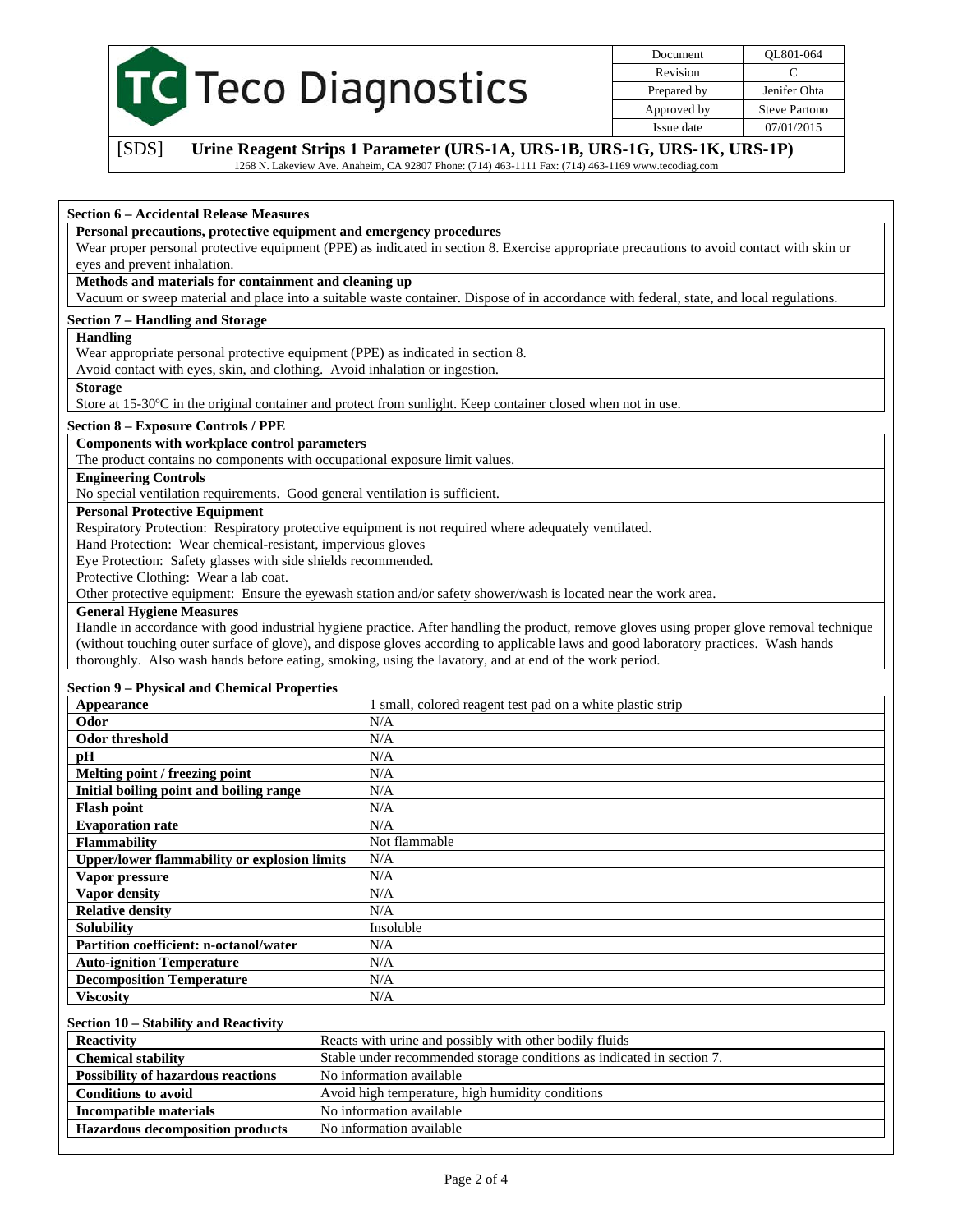|                  | Document    | OL801-064            |
|------------------|-------------|----------------------|
|                  | Revision    |                      |
| Teco Diagnostics | Prepared by | Jenifer Ohta         |
|                  | Approved by | <b>Steve Partono</b> |
|                  | Issue date  | 07/01/2015           |

[SDS] **Urine Reagent Strips 1 Parameter (URS-1A, URS-1B, URS-1G, URS-1K, URS-1P)** 1268 N. Lakeview Ave. Anaheim, CA 92807 Phone: (714) 463-1111 Fax: (714) 463-1169 www.tecodiag.com

|                                |                                      | <b>Section 11- Toxicological Information</b>                                                                                                                                           |                             |                                                                       |                                   |                          |
|--------------------------------|--------------------------------------|----------------------------------------------------------------------------------------------------------------------------------------------------------------------------------------|-----------------------------|-----------------------------------------------------------------------|-----------------------------------|--------------------------|
|                                | <b>Route of Entry/Exposure</b>       | Skin contact, eye contact                                                                                                                                                              |                             |                                                                       |                                   |                          |
|                                | <b>Effects of acute exposure</b>     |                                                                                                                                                                                        |                             |                                                                       |                                   |                          |
| <b>Skin contact</b>            |                                      | May cause irritation.                                                                                                                                                                  |                             |                                                                       |                                   |                          |
| Eye contact                    |                                      | May cause irritation.                                                                                                                                                                  |                             |                                                                       |                                   |                          |
| <b>Ingestion</b>               |                                      | May be harmful if ingested.                                                                                                                                                            |                             |                                                                       |                                   |                          |
| <b>Inhalation</b>              |                                      |                                                                                                                                                                                        |                             | May cause irritation to mucous membranes and upper respiratory tract. |                                   |                          |
|                                | <b>Effects of chronic exposure</b>   | No information available                                                                                                                                                               |                             |                                                                       |                                   |                          |
| <b>Toxicity:</b>               |                                      |                                                                                                                                                                                        |                             |                                                                       |                                   |                          |
| Component                      |                                      | <b>Chemical</b>                                                                                                                                                                        | <b>Acute Toxicity</b>       |                                                                       | <b>Chronic</b><br><b>Toxicity</b> | <b>Other Information</b> |
| $(for URS-1A)$                 | Ascorbic Acid Test:                  | <b>DCIP</b>                                                                                                                                                                            |                             | LD50 Intraperitoneal -mouse 75 mg/kg                                  | No information<br>available       | <b>RTECS: GU5495000</b>  |
| <b>Blood Test:</b>             |                                      | Cumene hydroperoxide,                                                                                                                                                                  | LD50 Oral -rat 382 mg/kg,   |                                                                       | No information                    | RTECS: MX2450000,        |
| $(for URS-1B)$                 |                                      | 3, 3', 5, 5'-tetramethylbenzidine                                                                                                                                                      | LD50 Oral -other >316 mg/kg |                                                                       | available                         | <b>RTECS: DV2300000</b>  |
| <b>Glucose Test:</b>           |                                      | Glucose oxidase,                                                                                                                                                                       |                             | LD50 Intraperitoneal-mouse 3 mg/kg,                                   | No information                    | RTECS: RQ8452000,        |
| $(for URS-1G)$                 |                                      | Peroxidase,                                                                                                                                                                            | No information available,   |                                                                       | available                         | RTECS: Not available,    |
|                                |                                      | Potassium iodide                                                                                                                                                                       | No information available    |                                                                       |                                   | RTECS: TT2975000         |
| Ketone Test:<br>$(for URS-1K)$ |                                      | Sodium nitroprusside                                                                                                                                                                   | LD50 Oral -rat 99 mg/kg     |                                                                       | No information<br>available       | RTECS: LJ8925000         |
| Protein Test:                  |                                      | Tetrabromophenol blue                                                                                                                                                                  | No information available    |                                                                       | No information                    | RTECS: Not available     |
| $(for URS-1P)$                 |                                      |                                                                                                                                                                                        |                             |                                                                       | available                         |                          |
| Carcinogenicity                |                                      |                                                                                                                                                                                        |                             |                                                                       |                                   |                          |
| <b>IARC</b>                    |                                      | URS-1A, URS-1B, URS-1G, URS-1K, and URS-1P: No component present at levels greater than or equal to 0.1% is identified as<br>probable, possible or confirmed human carcinogen by IARC. |                             |                                                                       |                                   |                          |
|                                |                                      | ACGIH URS-1A, URS-1B, URS-1G, URS-1K, and URS-1P: No component present at levels greater than or equal to 0.1% is identified as<br>a carcinogen or potential carcinogen by ACGIH.      |                             |                                                                       |                                   |                          |
| <b>NTP</b>                     |                                      | URS-1A, URS-1B, URS-1G, URS-1K, and URS-1P: No component present at levels greater than or equal to 0.1% is identified as<br>a known or anticipated carcinogen by NTP.                 |                             |                                                                       |                                   |                          |
| <b>OSHA</b>                    |                                      | URS-1A, URS-1B, URS-1G, URS-1K, and URS-1P: No component present at levels greater than or equal to 0.1% is identified as                                                              |                             |                                                                       |                                   |                          |
|                                |                                      | a carcinogen or potential carcinogen by OSHA.                                                                                                                                          |                             |                                                                       |                                   |                          |
|                                |                                      | To the best of our knowledge, the chemical, physical and toxicological properties have not been thoroughly investigated.                                                               |                             |                                                                       |                                   |                          |
|                                |                                      | <b>Section 12 - Ecological Information</b>                                                                                                                                             |                             |                                                                       |                                   |                          |
| <b>Ecotoxicity</b>             |                                      | No information available                                                                                                                                                               |                             | <b>Mobility</b> in soil                                               |                                   | No information available |
|                                | <b>Persistence and degradability</b> | No information available                                                                                                                                                               |                             | Other adverse effects                                                 |                                   | No information available |
|                                | <b>Bio-accumulative potential</b>    | No information available                                                                                                                                                               |                             | <b>Water hazard class</b>                                             |                                   | No information available |
|                                |                                      | <b>Section 13 - Disposal Considerations</b>                                                                                                                                            |                             |                                                                       |                                   |                          |
|                                |                                      | Waste residues and methods of disposal                                                                                                                                                 |                             |                                                                       |                                   |                          |
|                                |                                      | This product has to be disposed in accordance with applicable regional, national and local laws and regulations. Surplus and non-recyclable                                            |                             |                                                                       |                                   |                          |
|                                |                                      | components should be taken to a licensed waste disposal contractor for disposal.                                                                                                       |                             |                                                                       |                                   |                          |
|                                | <b>Contaminated Packaging</b>        |                                                                                                                                                                                        |                             |                                                                       |                                   |                          |
|                                |                                      | Waste packaging should be recycled; however, since empty containers may retain some product residues, they should be taken to an approved                                              |                             |                                                                       |                                   |                          |
|                                |                                      | waste handling site or given to a licensed waste disposal contractor for recycling or disposal, if recycling is not possible.                                                          |                             |                                                                       |                                   |                          |